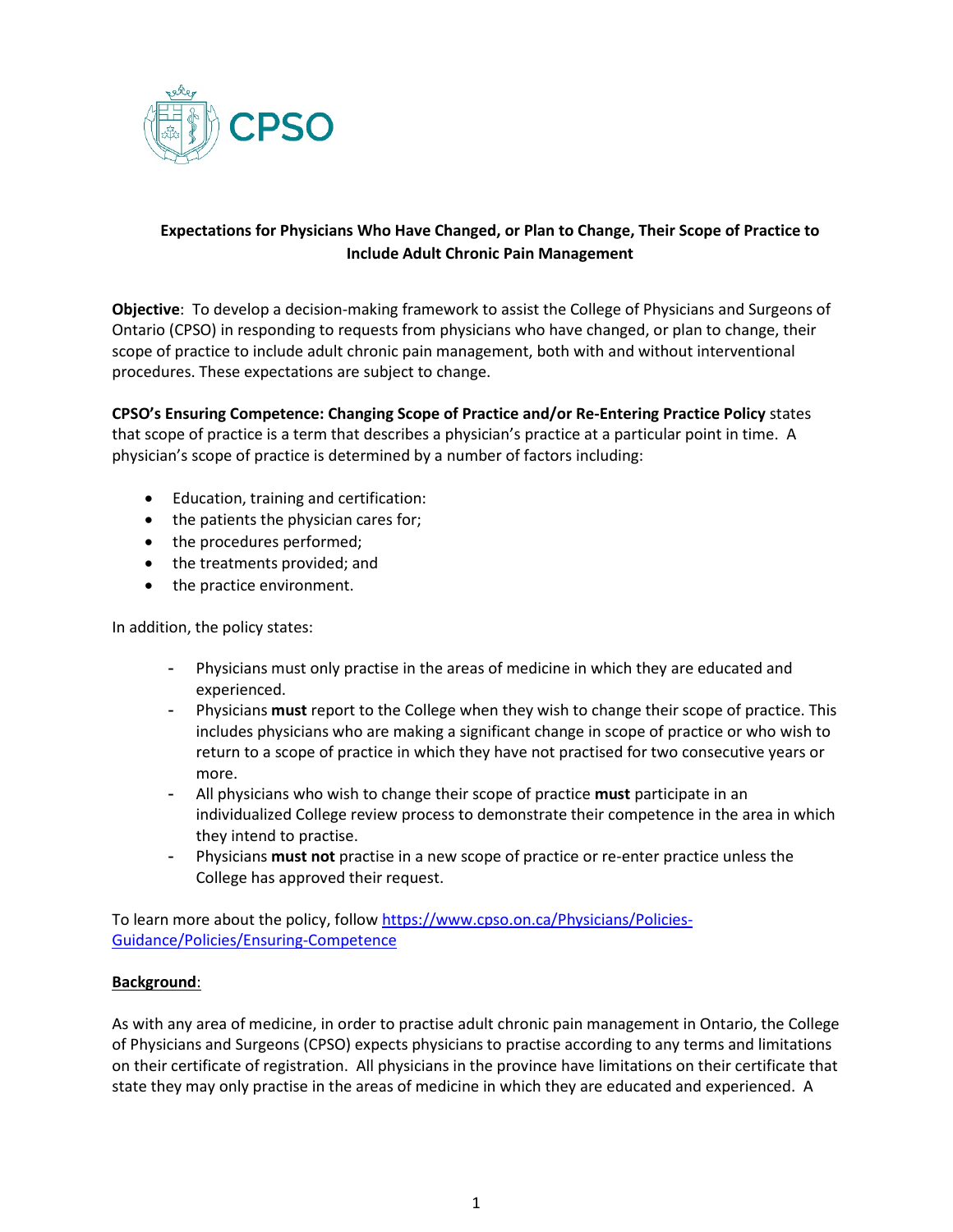physician's competence within a scope of practice is determined by their education, training and experience within that scope.

Regardless of specialty background, a physician must ensure that s/he has the appropriate education, training, and experience for the specific procedures that s/he plans to include in his or her practice.

In determining the appropriateness of an individual physician's request to change their scope of practice the CPSO relies primarily upon certification processes from the Royal College of Physicians and Surgeons of Canada (RCPSC) in order to determine which physicians can be designated as specialists in a given field of practice.

The purpose of this document is to clarify the CPSO's expectations for physicians intending to change their scope of practice to include adult chronic pain management. In this type of practice, as well as in others, physicians must ensure they are meeting the standard of practice, which includes conducting a risk/benefit analysis to assess the appropriateness of performing any given procedure.

It must be emphasized that if a physician plans to practise adult chronic pain management in an Out-of-Hospital Premises (OHP) they must meet the qualifications set out in the [Out-of-Hospital Premises](https://www.cpso.on.ca/admin/CPSO/media/Documents/physician/your-practice/quality-in-practice/clinic-inspections-special-programs/ohpip-standards.pdf)  [Inspection Program Standards](https://www.cpso.on.ca/admin/CPSO/media/Documents/physician/your-practice/quality-in-practice/clinic-inspections-special-programs/ohpip-standards.pdf) and also complete all CPSO requirements for Changing Scope of Practice.

While the change in scope of practice process generally involves training, supervision and assessment, all of these components **may not** apply in every case. As with all requests for change in scope issues, in arriving at a decision, the CPSO will review each physician's individual circumstances.

### *DEFINITION*

"Pain Medicine is a medical subspecialty concerned with the prevention, evaluation, diagnosis, treatment, and rehabilitation of patients with acute and chronic pain associated with cancer and non-cancer diagnoses." – *Royal College of Physicians and Surgeons of Canada*

The purpose of the definition is to provide guidance to physicians about how pain medicine is defined so that physicians who intend to practise in adult chronic pain management understand when they need to contact the College to report a change in scope of practice. In addition, this document will deal with pain medicine procedures that fall into the following categories:

- (i) procedures for analgesia without sedation, divided into:
	- a. those that are peripheral
	- b. those that may include neuraxial or deep structures, and
- (ii) those that benefit from or require imaging
- (iii) those that may require sedation

Physicians who practise in adult chronic pain management are required to fulfill the core competencies set out in the "Expectations of General Knowledge, Skills and Judgment for Adult Chronic Pain Management" and, if performing procedures, the "Expectations of Procedural-Specific Knowledge, Skills and Judgment for IPM", set out below. For the purpose of this document, the procedures listed in Appendix 1 entitled "List of Interventional Pain Procedures" will be considered as "interventional pain management" procedures by the College.

Physicians who intend to include adult chronic pain management as part of their scope of practice and who do not have the training and/or experience to practise competently in the new area of practice are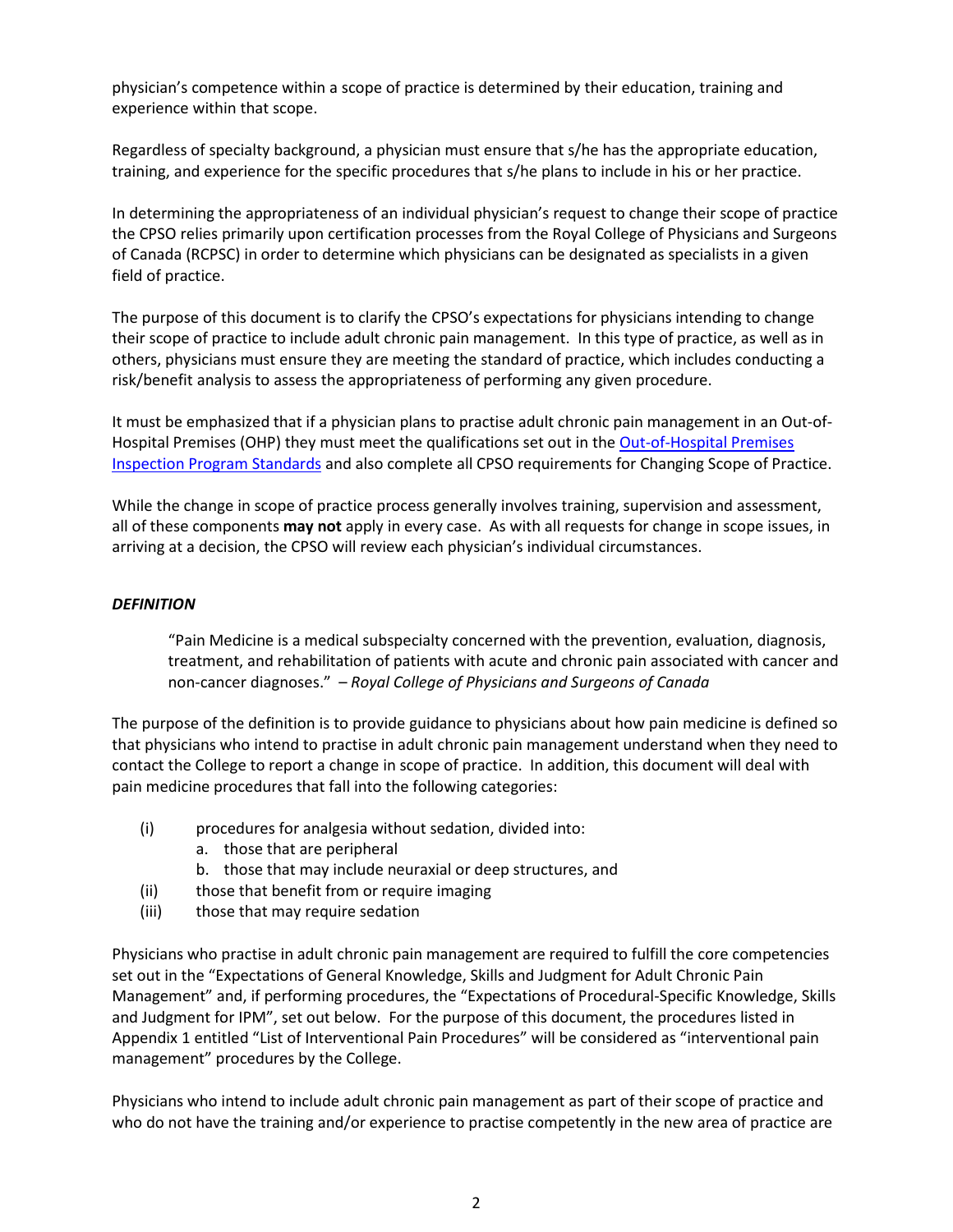required to comply with the College's *Ensuring Competence: Changing Scope of Practice and/or Re-Entering Practice* policy.

### **Requirements for Adult Chronic Pain Management**

Physicians who have completed a RCPSC residency program, for example in anesthesia, physical medicine, etc., may have recent relevant training in adult chronic pain management, including interventional procedures. Regardless, the College needs to consider the physician's specialty background, prior training and/or experience, as well as his or her intended practise and procedures when determining overall needs. Moreover, physicians who have received formal training in adult chronic pain management but have not practised in this field for more than two years need to apply for a change in scope of practice, despite their related training/specialty background, to determine if there are any additional requirements under the *Ensuring Competency: Changing Scope of Practice and/or Reentering Practice* policy.

## *Physicians applying for a change in scope of practice to include adult chronic pain management must satisfy the requirements listed in one of two different pathways:*

### *Pathway 1 - Academic Training Pathway*

- a) Successfully complete an accredited training program at a Canadian or an ACGME<sup>[1](#page-2-0)</sup> recognized Medical School Department or Division that must be structured such that it includes:
	- i. A designated program director
	- ii. Standard, written training objectives
	- iii. A formal, regular evaluation process
	- iv. A mechanism to report the Program's assessment of the individual's competence at the end of the program.
	- v. All components contained within this document entitled "A) Expectations of General Knowledge, Skills and Judgment for Adult Chronic Pain Management" and B) Acquisition of Procedural-Specific Knowledge, Skills, and Judgment in IPM".
	- vi. A mechanism to document all training experiences including the number and types of interventional pain procedures performed.<sup>[2](#page-2-1)</sup> At a minimum, it is recommended that trainees complete a minimum of 12 months of overall training gaining skills as defined in Sections A and B of this document.
- b) The program must be completed in less than 36 months and must have been completed within two years prior to application to change scope of practice.

<span id="page-2-0"></span><sup>&</sup>lt;sup>1</sup> [Accreditation Council for Graduate Medical Education \(ACGME\)](http://www.acgme.org/acWebsite/about/ab_purposeAccred.asp) is responsible for the accreditation of post-MD medical training programs within the United States. Accreditation is accomplished through a peer review process and is based upon established standards and guidelines.

<span id="page-2-1"></span><sup>&</sup>lt;sup>2</sup> Each situation would be assessed on an individual basis in order to assure competency has been achieved in procedure(s) that the physician intends to add to his or her practice. In addition, techniques involving the use of fluoroscopy or ultrasound imaging require specialized training that should be sponsored by an accredited organization.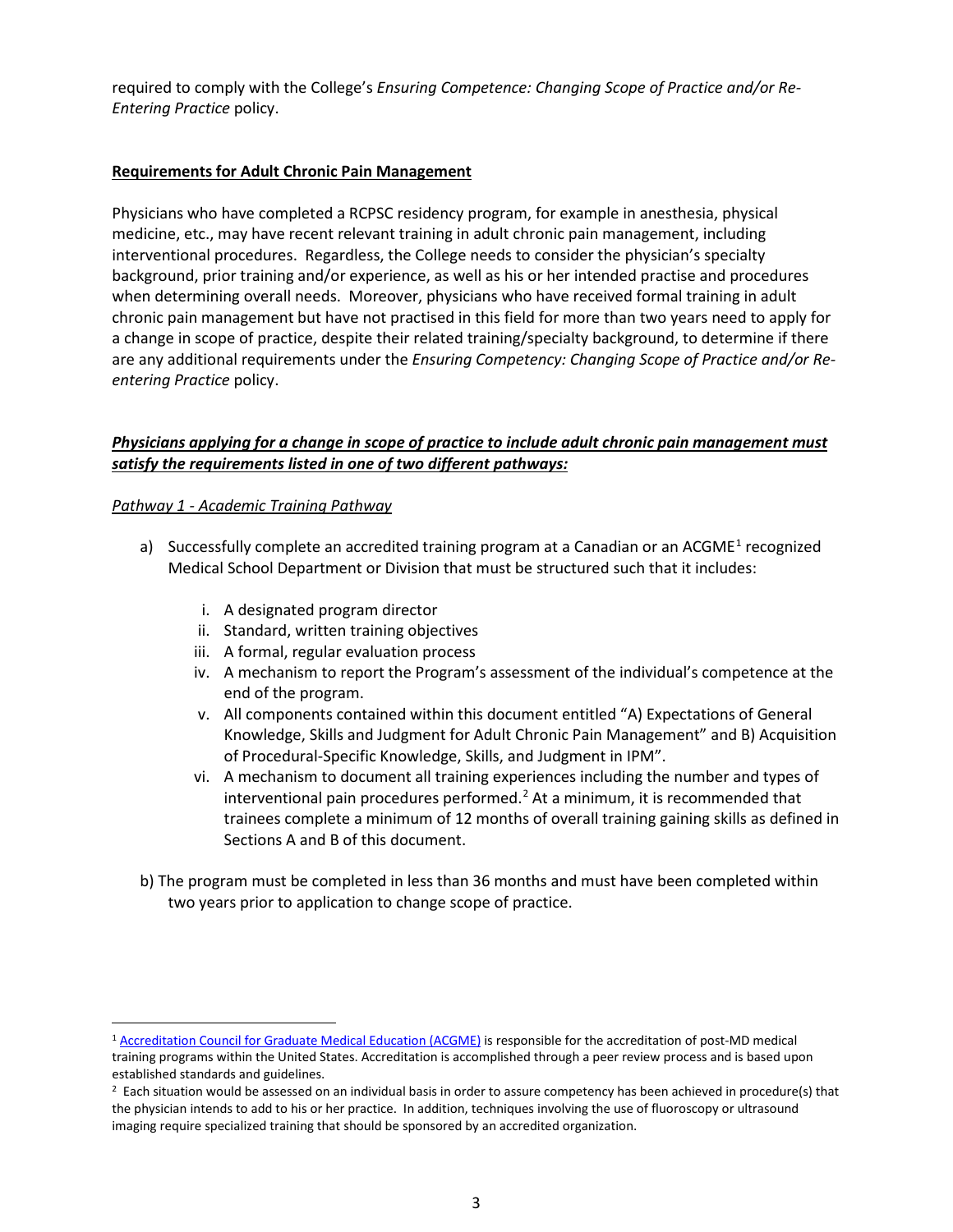## *Pathway 2 – Significant Practice Experience in Adult Chronic Pain Management*

This would essentially include physicians who are coming to Ontario from another jurisdiction where they have demonstrated significant experience that is satisfactory to the College, or who are returning to the practice of adult chronic pain management after an absence of more than two years. Additionally, physicians with significant practice experience in a field closely related to pain medicine and whose current practice includes comprehensive management of patients with chronic pain, may seek a change in scope of practice through this pathway, subject to College approval.

Regardless of the pathway, the changing scope of practice process generally involves a needs assessment, training, supervision and assessment, though all of these components *may not* apply in every case. In arriving at a decision, the College will review each physician's individual circumstances, and will consider them in relation to the factors outlined below.

### **Clinical Supervision and Assessment Requirements**

The need for supervision<sup>[3](#page-3-0)</sup> (level and duration) is determined at the discretion of the College and will depend on the physician's intended scope of procedures, and previous training and experience. The assessment will be multi-modal in nature, e.g. direct observation, chart review, interviewing colleagues, etc. The nature of the assessment will be determined by the physician's proposed practice in adult chronic pain management, including scope of procedures.

Once the supervision phase is complete, the physician may be required to take additional steps including undergoing a College-directed assessment prior to being approved for a change in scope of practice. Once approved, should a physician wish to add any new high-risk procedures to his or her practice, an application to the College will be required.

*Each physician's situation will be assessed on an individual basis, and therefore, the levels and duration of supervision are discretionary. In addition, the supervisor's feedback in the form of supervision reports will be considered by the College when determining a change in level of supervision, and whether the physician will require additional training.* 

In order to ensure physicians receive consistent and comprehensive training in all aspects of adult chronic pain management by individuals with extensive experience in medical education and training, the College will no longer allow training for changing scope of practice processes to occur in Out-of-Hospital Premises, unless those premises are affiliated with an academic training program and approved by the academic Program Director. Individuals who apply to change their scope of practice to include adult chronic pain management who require training will be directed to academic training.

<span id="page-3-0"></span><sup>&</sup>lt;sup>3</sup> Refer to the "Guidelines for College-Directed Clinical Supervision" for more information about the responsibilities and characteristics necessary for a Clinical Supervisor which are available here: [http://www.cpso.on.ca/Policies-Publications/CPGs-](http://www.cpso.on.ca/Policies-Publications/CPGs-Other-Guidelines/Other-Guidelines/Guidelines-for-College-Directed-Supervision/Guidelines-for-College-Directed-Supervision-(1))[Other-Guidelines/Other-Guidelines/Guidelines-for-College-Directed-Supervision/Guidelines-for-College-Directed-Supervision-](http://www.cpso.on.ca/Policies-Publications/CPGs-Other-Guidelines/Other-Guidelines/Guidelines-for-College-Directed-Supervision/Guidelines-for-College-Directed-Supervision-(1))  $(1)$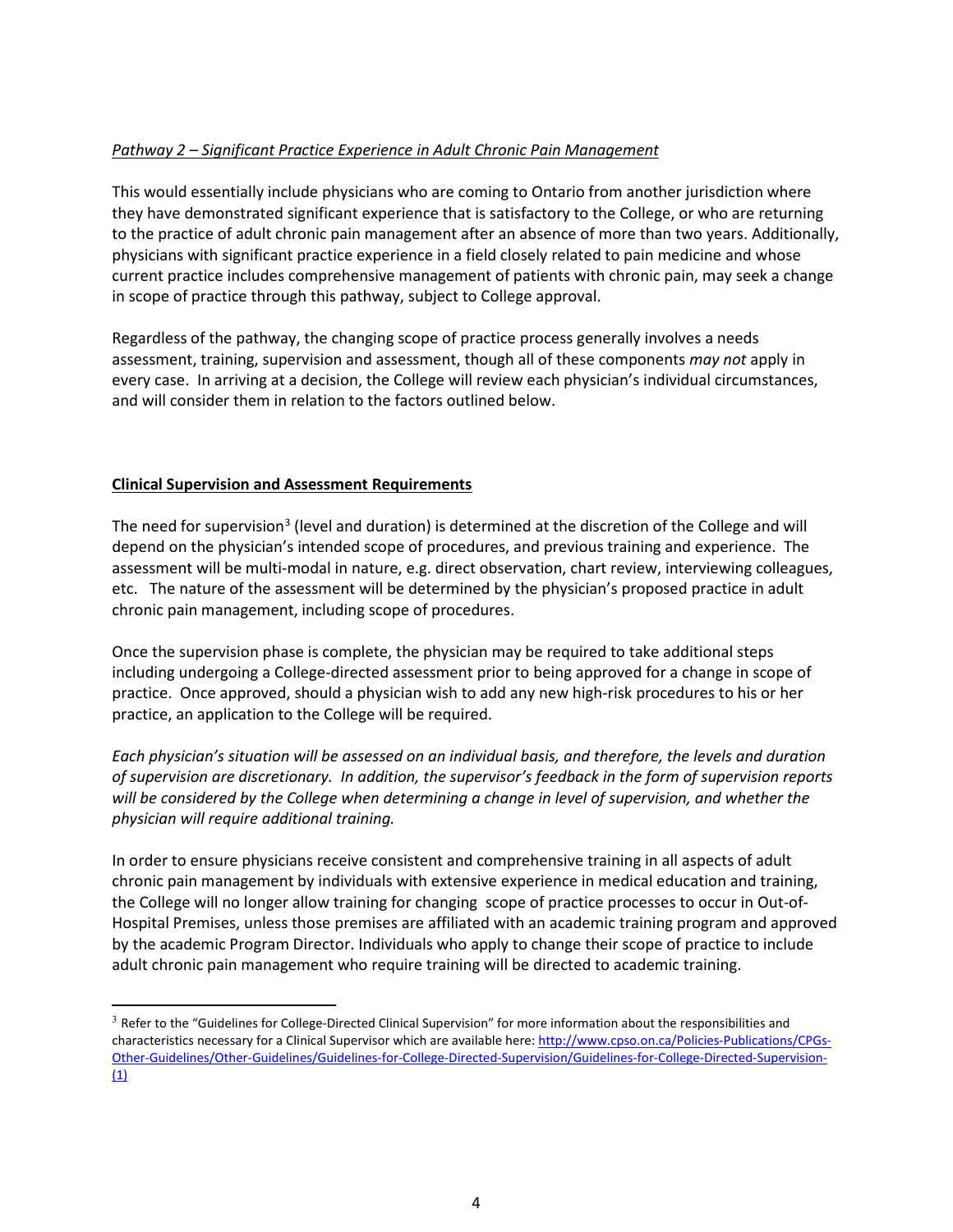# **(A) Expectations of General Knowledge, Skills, and Judgment for Adult Chronic Pain Management**

Any physician planning to practise pain medicine should be competent in:

- accurate bedside and laboratory assessment and diagnosis of pain conditions;
- evidence-based medical, physical, and interventional treatment;
- fluoroscopy and ultrasound techniques and imaging interpretation, if applicable, and;
- conducting and documenting appropriate follow-up care.

In order to acquire the necessary knowledge, skills and judgment required for adult chronic pain management, physicians will acquire the core competencies through:

- 1. Clinical training in a CPSO approved accredited training program where the physician will acquire competency in:
	- Assessing and managing patients with regard to pain mechanism, co-morbidities, and functional impairment;
	- Knowledge of the pathophysiology of chronic pain;
	- Non-pharmacological rehabilitation strategies;
	- Identifying and managing opioid misuse problems;
	- The effective use of opioids in pain management;
	- The effective use of non-opioid medications in pain management;
	- Drug interactions and adverse effects;
	- Epidemiology of pain and co-morbidity of psychological conditions, and;
	- The use of measurement scales in pain practice.
- 2. Competent to understand and use basic cognitive behavioural techniques in practice (if applicable) and being aware of the interplay between psychiatric conditions and pain conditions.
- 3. Competent in the management of complications and preparation for handling emergency situations which may arise in the outpatient setting of an interventional pain practice.
- 4. Competent in:
	- o Management of acute and chronic neck and back pain;
	- o Management of headache;
	- o Management of chronic soft tissue, myofascial, and fibromyalgia pain;
	- o Management of chronic visceral pain;
	- o Sleep disorders;
	- o Neuropathic pain, and;
	- o Pain in the elderly, in pregnancy and lactation (if applicable).
- 5. Completing specific courses<sup>[4](#page-4-0)</sup> as recommended by his/her supervisor.

<span id="page-4-0"></span><sup>&</sup>lt;sup>4</sup> For example, Canadian Pain Society-sponsored interventional pain courses, ISIS courses to provide basic knowledge and practice for fluoroscopy and ultrasound-guided interventions, or the University of Toronto Safe Opioid Prescribing Course.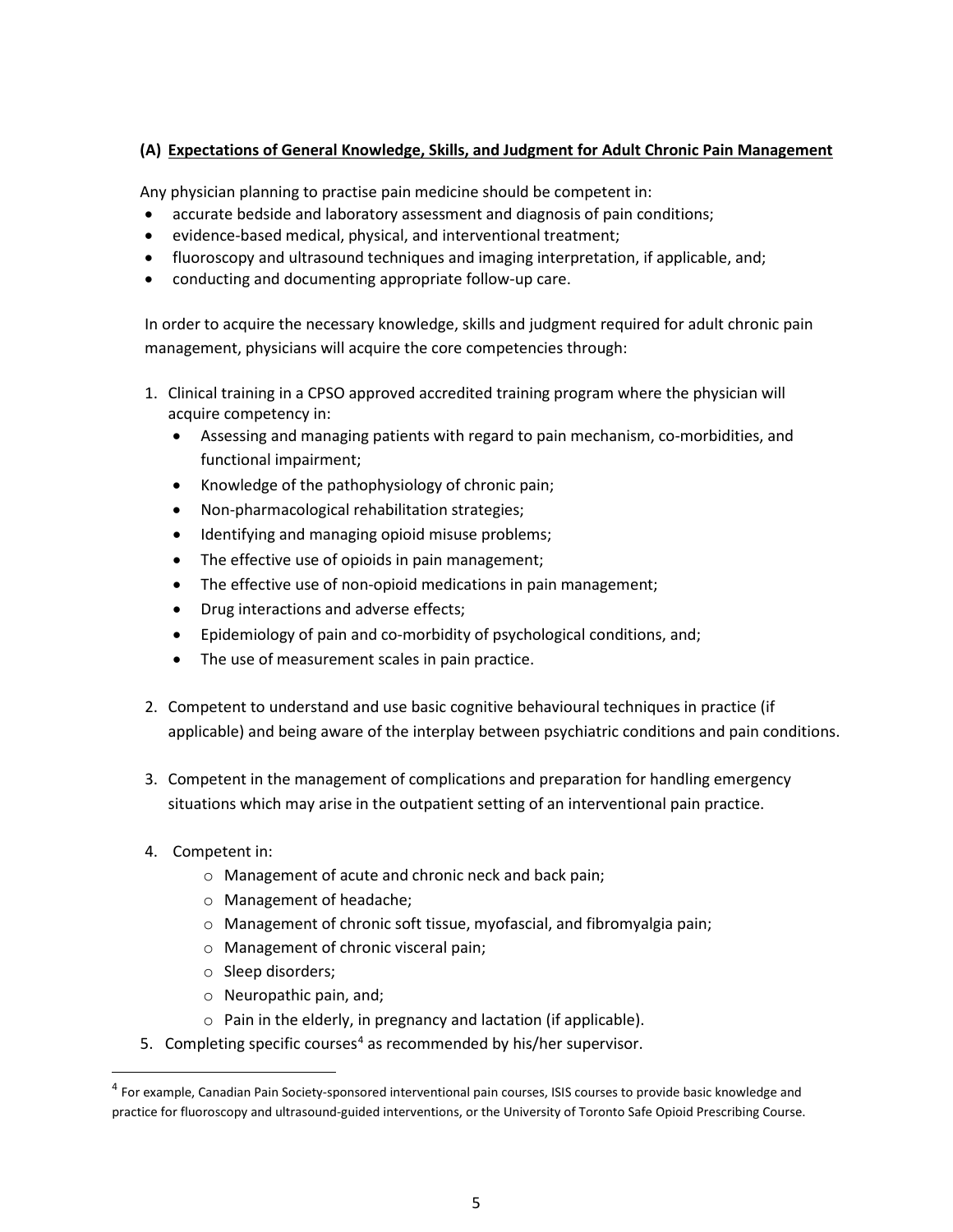# **(B) Expectations of Procedural-Specific Knowledge, Skills and Judgment for Adult Chronic Pain Management**

Physicians, having gained competencies and general knowledge, skills and judgment required for the diagnosis and management of adult chronic pain are then required to have specific procedural competence for each procedure that they want to perform. For any given procedure, the physician must:

- 1) Demonstrate experience with all aspects of the clinical features of the procedure through their approved training program. The clinical features to be learned include:
	- a) Assessing patients in consultation for suitability, indication, and frequency for the procedure, discussion of risks, benefits and alternatives, obtaining informed consent and routine pre-procedure assessment;
	- b) Assessing patients with regard to the risks/benefits of using sedation, with knowledge and experience in IV access and monitoring;
	- c) Assessing patients in the immediate pre-procedure period, including patient positioning, identification of landmarks;
	- d) Assisting and eventually performing the procedure, with knowledge and experience in managing complications;
	- e) Management of the patient in the immediate post-procedure period, including any post-procedure complications, and;
	- f) Management of the patient and complications at follow-up.
- 2) Demonstrate experience with all aspects of the clinical features of the procedure.
- 3) Obtain Advanced Cardiac Life Support certification.
- 4) Acquire competency in Imaging interpretation, if applicable.
- 5) Acquire competency in fluoroscopy and ultrasound techniques, if applicable; this would include basic knowledge of radiation safety.
- 6) Demonstrate knowledge of how to identify and manage emergency situations in IPM related to:
	- a. Vasovagal Reaction
	- b. Hypotension
	- c. Hypertension
	- d. Local anaesthetic toxicity
	- e. High Spinal
	- f. Pneumothorax
	- g. Anaphylaxis
	- h. Spinal cord ischemia/paralysis (e.g. related to transforaminal epidural steroid injections, or celiac plexus blocks/splanchnic blocks
	- i. Seizures
	- j. Airway obstruction, acute respiratory failure (including competency in basic and advanced airway techniques such as endotracheal intubation)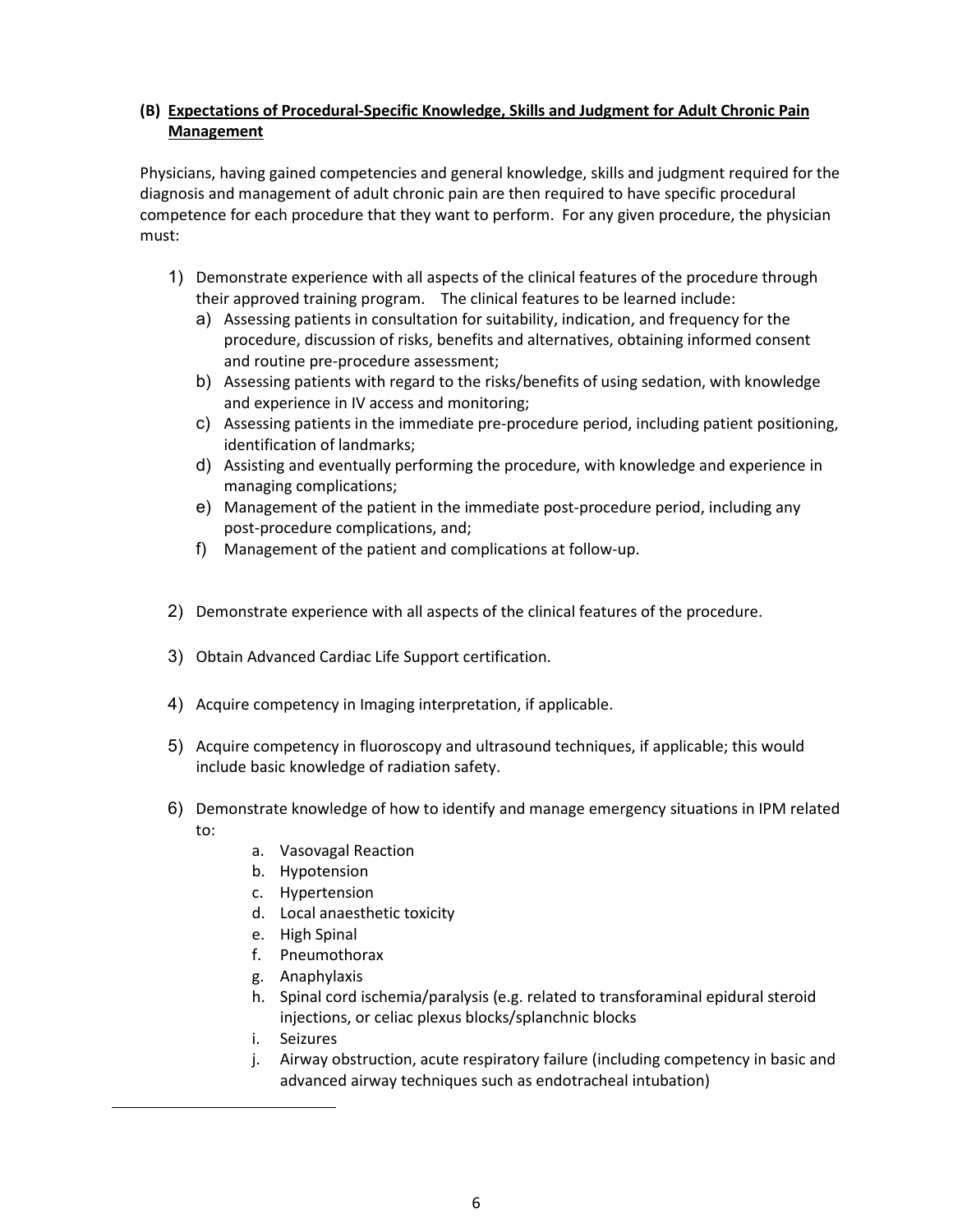- 7) Demonstrate competence in the above areas through a College-directed assessment of his/her practice in the relevant area. The College assessment may include, but is not limited to:
	- a) A review of all educational outcomes and supervision reports from the entire educational process;
	- b) A review of patient charts in private office, or hospital, or clinic;
	- c) Observation of physician performing procedures requested in the change of scope of practice application;
	- d) Multi-source feedback including, but not limited to, interviews with significant stakeholders including all supervisors, staff including nursing, medical staff, physicians who refer to the physician, and patients.

Revised: June 2020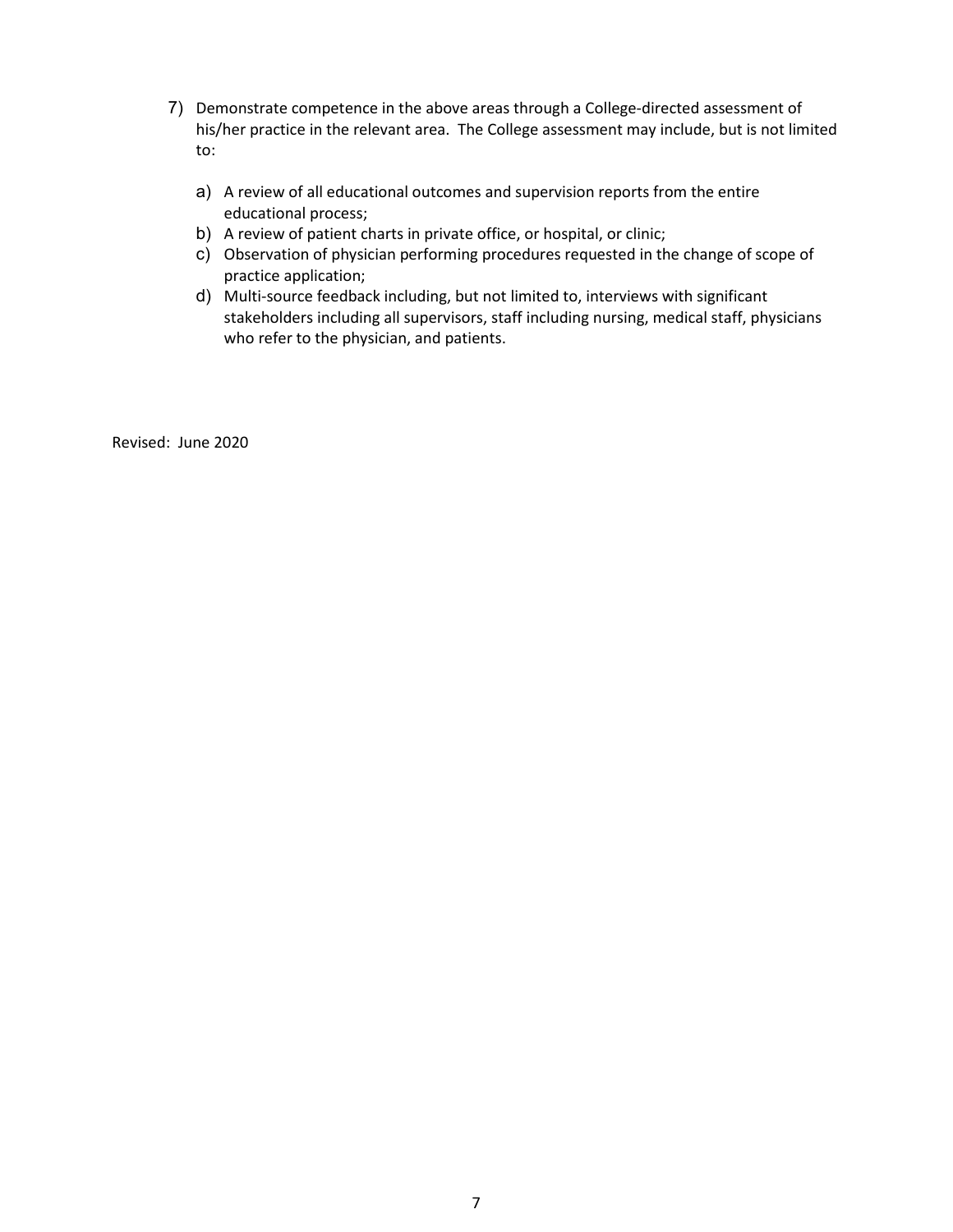# **Appendix 1 – List of Interventional Pain Procedures**

Below is a listing of interventional procedures appropriately performed in interventional clinics. Some of these benefit from imaging guidance. Treatment may include injection of medications and/or use of radio frequency lesioning or pulsed treatment.

| <b>Interventional Pain Management Procedures</b> |                                                              |                                                                                                                                                                                                                                                                                                        |  |  |
|--------------------------------------------------|--------------------------------------------------------------|--------------------------------------------------------------------------------------------------------------------------------------------------------------------------------------------------------------------------------------------------------------------------------------------------------|--|--|
| <b>RISK LEVEL</b>                                | <b>TYPE OF NERVE BLOCK</b>                                   | <b>DEFINITION</b>                                                                                                                                                                                                                                                                                      |  |  |
|                                                  | <b>CRANIAL NERVE BLOCKS/DEEP NERVES OF THE HEAD AND NECK</b> |                                                                                                                                                                                                                                                                                                        |  |  |
| <b>HIGH RISK</b>                                 | <b>Trigeminal/Ganglion Block</b>                             | A block of the trigeminal ganglion (semilunar ganglion, gasserian ganglion) situated in Meckel's<br>cavity. The block is used in the treatment of trigeminal neuralgia, cluster headaches, pain in the<br>eye region and other head and facial pain.                                                   |  |  |
|                                                  | Sphenopalatine Ganglion Block                                | A block of the nasoplatine nerve(s) used for treating facial and head pain located in<br>pterygopalatine fossa.                                                                                                                                                                                        |  |  |
|                                                  | Glossopharyngeal Nerve Block                                 | A block of the glossopharyngeal nerve in the extracranial course for treatment of facial and<br>head pain.                                                                                                                                                                                             |  |  |
|                                                  | <b>Hypoglossal Nerve Block</b>                               | A block of the XII cranial nerve involving the tongue.                                                                                                                                                                                                                                                 |  |  |
|                                                  | <b>Maxillary Nerve Block</b>                                 | The nerve emerges from the skull through the round foramen. The nerve can be accessed<br>intra-orally (medial to the posterior edge of the second maxillary molar through the greater<br>palatine foramen) or extra orally above or beneath (mandibular fossa) the zygomatic arch for<br>nerve blocks. |  |  |
| <b>LOW RISK</b>                                  | Spinal Accessory Nerve Block                                 | A block of the spinal accessory nerve (cranial nerve XI).                                                                                                                                                                                                                                              |  |  |
|                                                  | Superficial branches of CN V                                 | A block of the 3 divisions of the Cranial V nerve or trigeminal nerve. This includes V1, V2 and V3<br>distribution or ophthalmic, maxillary and mandibular nerves respectively.                                                                                                                        |  |  |
|                                                  | <b>Mandibular Nerve Block</b>                                | A block of the mandibular nerve for treatment of facial pain in the V3 distribution.                                                                                                                                                                                                                   |  |  |
|                                                  | Auriculotemporal Nerve Block                                 | Block of the nerve at the origin of the zygoma between the otic canal and temporomandibular<br>Joint.                                                                                                                                                                                                  |  |  |
|                                                  | <b>Infraorbital Nerve Block</b>                              | Block of the nerve at the infra-orbital foramen.                                                                                                                                                                                                                                                       |  |  |
|                                                  | <b>Mental Nerve Block</b>                                    | The mental nerve is the sensory end branch of the mandibular nerve as it emerges from the<br>mental foramen. Nerve blocks can be carried out intra or extra orally.                                                                                                                                    |  |  |
|                                                  | <b>Supraorbital Block</b>                                    | The supraorbital nerve passes through the supraorbital notch. The nerve block is carried out<br>after palpation of the supraorbital foramen.                                                                                                                                                           |  |  |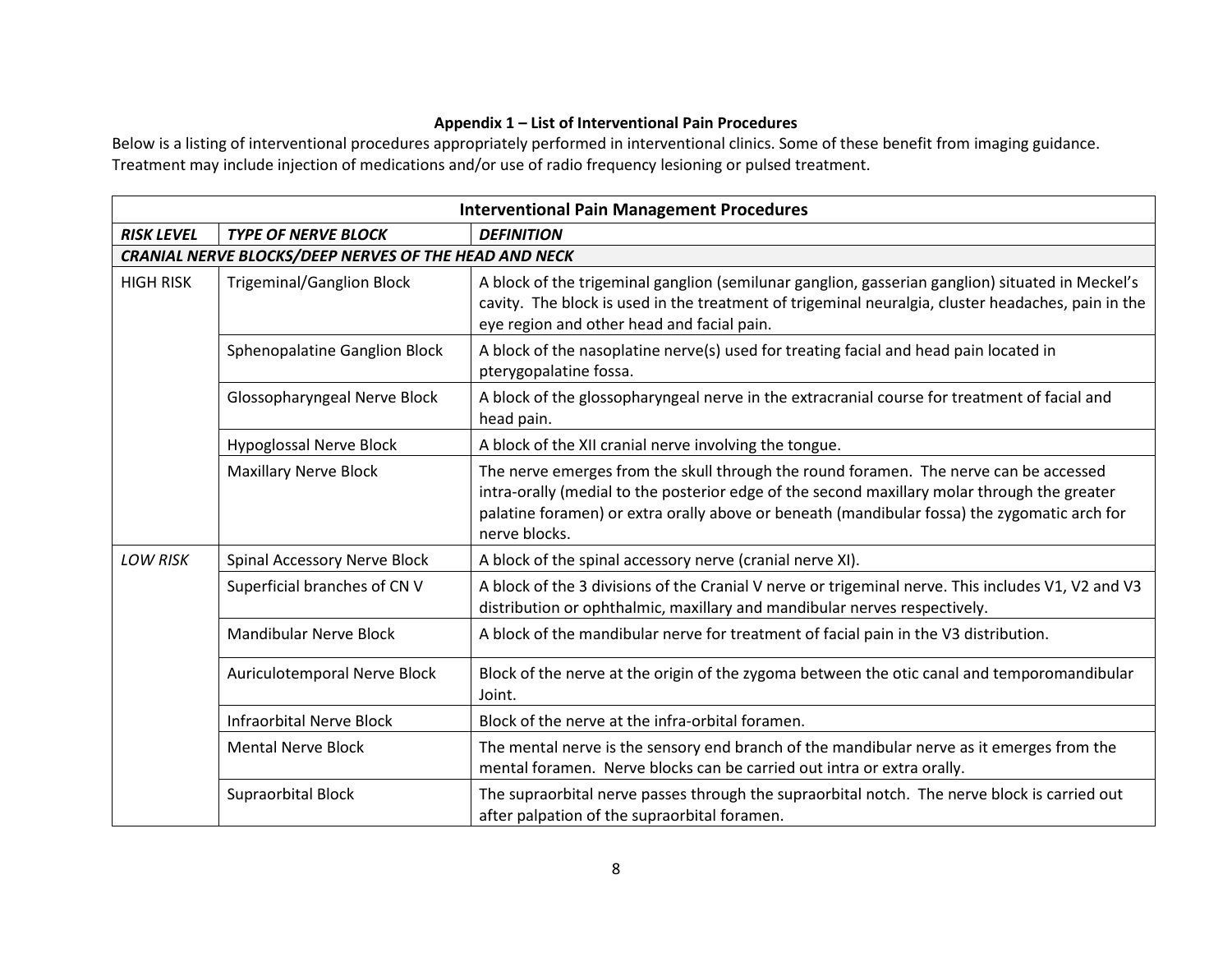| <b>Interventional Pain Management Procedures</b> |                                                                                                    |                                                                                                                                                                                                                                                                                                                                                                                                                                                                                                                                                                                                                                                            |  |  |
|--------------------------------------------------|----------------------------------------------------------------------------------------------------|------------------------------------------------------------------------------------------------------------------------------------------------------------------------------------------------------------------------------------------------------------------------------------------------------------------------------------------------------------------------------------------------------------------------------------------------------------------------------------------------------------------------------------------------------------------------------------------------------------------------------------------------------------|--|--|
| <b>RISK LEVEL</b>                                | <b>TYPE OF NERVE BLOCK</b>                                                                         | <b>DEFINITION</b>                                                                                                                                                                                                                                                                                                                                                                                                                                                                                                                                                                                                                                          |  |  |
|                                                  | Zygomatic Temporal Nerve Block                                                                     | Block of the nerve between the orbit and the ear superior to the zygomatic arch.                                                                                                                                                                                                                                                                                                                                                                                                                                                                                                                                                                           |  |  |
|                                                  | Occipital                                                                                          | Occipital nerve blocks including greater or lesser occipital nerves.                                                                                                                                                                                                                                                                                                                                                                                                                                                                                                                                                                                       |  |  |
|                                                  | <b>NEURAXIAL BLOCKS</b>                                                                            |                                                                                                                                                                                                                                                                                                                                                                                                                                                                                                                                                                                                                                                            |  |  |
| <b>HIGH RISK</b>                                 | Central neuraxial blocks<br>including:                                                             | Neuraxial anesthesia pertains to local anesthetics placed around the nerves of the central<br>nervous system, such as spinal anesthesia (also called subarachnoid anesthesia), and epidural<br>anesthesia.                                                                                                                                                                                                                                                                                                                                                                                                                                                 |  |  |
|                                                  | Intrathecal blocks                                                                                 | Intrathecal Block is administration of drugs into the subarachnoid space.                                                                                                                                                                                                                                                                                                                                                                                                                                                                                                                                                                                  |  |  |
|                                                  | Spinal cord stimulation<br>$\bullet$                                                               | A spinal cord stimulator is a device used to exert pulsed electrical signals to the spinal cord to<br>control chronic pain. Spinal cord stimulation (SCS), in the simplest form, consists of stimulating<br>electrodes, implanted in the epidural space, an electrical pulse generator, implanted in the<br>lower abdominal area or gluteal region, conducting wires connecting the electrodes to the<br>generator, and the generator remote control. SCS has notable analgesic properties and, at the<br>present, is used mostly in the treatment of failed back surgery syndrome, complex regional pain<br>syndrome and refractory pain due to ischemia. |  |  |
|                                                  | Epidural blocks<br>Interlaminar<br>$\bullet$<br>Transforaminal<br>$\bullet$<br>Caudal<br>$\bullet$ | Epidural steroid injection - There are three types of epidural steroid injection: interlaminar,<br>caudal, and transforaminal epidural steroid injection                                                                                                                                                                                                                                                                                                                                                                                                                                                                                                   |  |  |
|                                                  | <b>Epidural Adhesiolysis</b>                                                                       | Epidural lysis of adhesions is performed by placement of a catheter/guide wire into the epidural<br>space using X-ray guidance for proper placement. Once the catheter is in the proper location<br>where the scar tissue is affecting the nerve root, medications are injected into the space in<br>order to dissolve the scar tissue and reduce the inflammation and irritation on the nerve.                                                                                                                                                                                                                                                            |  |  |
|                                                  | Nerve root blocks                                                                                  | Selective lumbar nerve root block in the vicinity of, but distal to the foramen.                                                                                                                                                                                                                                                                                                                                                                                                                                                                                                                                                                           |  |  |
|                                                  | Blocks involving the facet joints:                                                                 | The target is the medial branch of the cervical, thoracic or lumbar dorsal rami where the nerves<br>course around the articular pillar (cervical) or between superior articular process (SAP) and<br>transverse process                                                                                                                                                                                                                                                                                                                                                                                                                                    |  |  |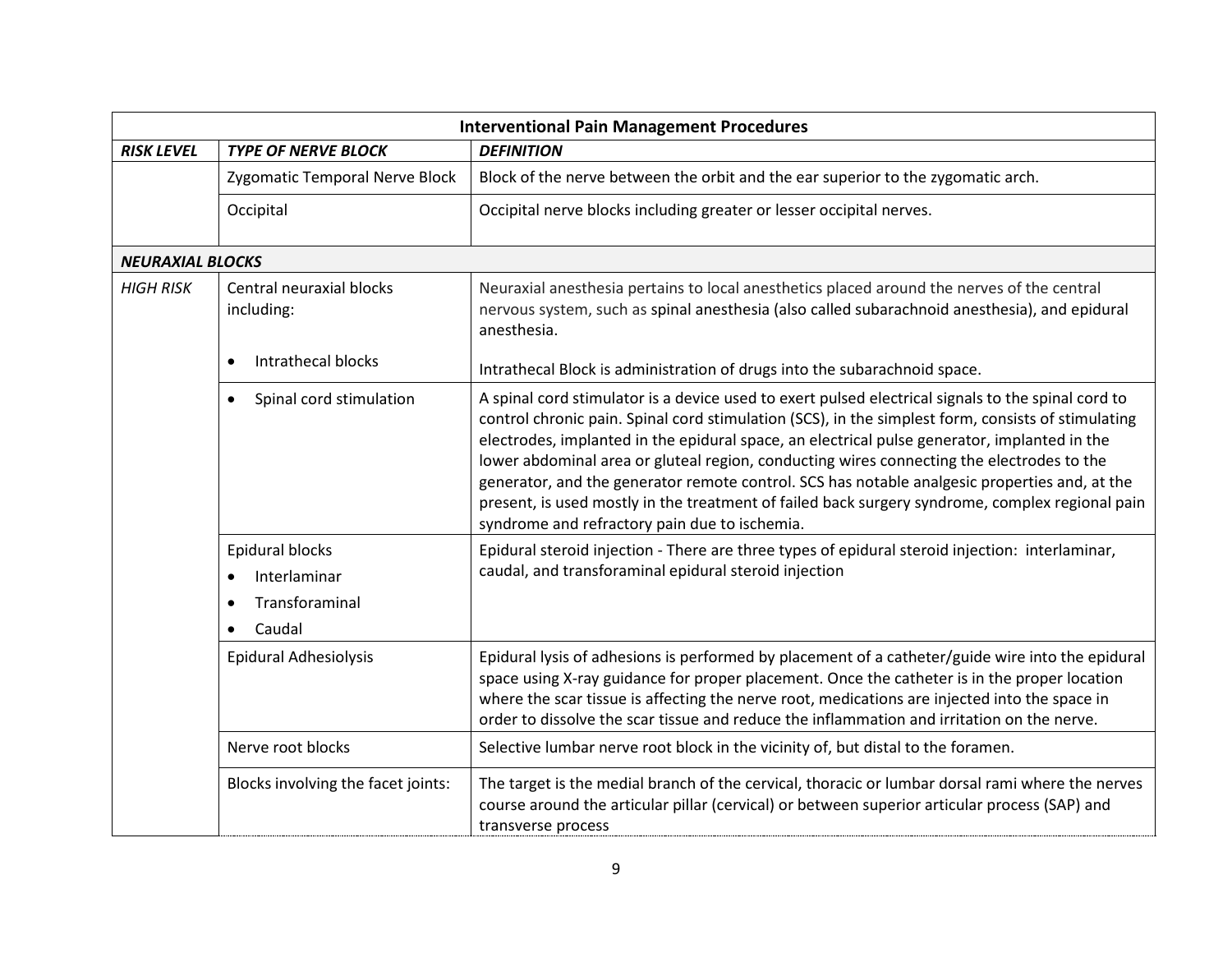| <b>Interventional Pain Management Procedures</b> |                                          |                                                                                                                                                                                                                                                                                                                                                                                                                                                                                                                                                                                                                                                                                                                                                                                                                                                                                                                                       |  |  |
|--------------------------------------------------|------------------------------------------|---------------------------------------------------------------------------------------------------------------------------------------------------------------------------------------------------------------------------------------------------------------------------------------------------------------------------------------------------------------------------------------------------------------------------------------------------------------------------------------------------------------------------------------------------------------------------------------------------------------------------------------------------------------------------------------------------------------------------------------------------------------------------------------------------------------------------------------------------------------------------------------------------------------------------------------|--|--|
| <b>RISK LEVEL</b>                                | <b>TYPE OF NERVE BLOCK</b>               | <b>DEFINITION</b>                                                                                                                                                                                                                                                                                                                                                                                                                                                                                                                                                                                                                                                                                                                                                                                                                                                                                                                     |  |  |
|                                                  | Medial branch block<br>$\bullet$         |                                                                                                                                                                                                                                                                                                                                                                                                                                                                                                                                                                                                                                                                                                                                                                                                                                                                                                                                       |  |  |
|                                                  | Peri-articular facet blocks<br>$\bullet$ | Intra articular facet block. Injection inside or around the facet joint.                                                                                                                                                                                                                                                                                                                                                                                                                                                                                                                                                                                                                                                                                                                                                                                                                                                              |  |  |
|                                                  | <b>NEURAXIAL BLOCKS (continued)</b>      |                                                                                                                                                                                                                                                                                                                                                                                                                                                                                                                                                                                                                                                                                                                                                                                                                                                                                                                                       |  |  |
| <b>HIGH RISK</b>                                 | Paravertebral nerve blocks               | A paravertebral block is a block of the spinal nerve where local anesthetic is injected in the<br>paravertebral space.<br>Thoracic: The boundaries of thoracic paravertebral space are defined anterior-laterally by the<br>parietal pleura; posteriorly by the superior costotransverse ligament (thoracic levels); medially<br>by the vertebrae, vertebral disk, and intervertebral foramina; and superiorly and inferiorly by<br>the heads of the ribs. When the needle is inserted posteriorly, it has to pass through the<br>transverse process to get into the space.<br>Lumbar: The boundaries are the psoas muscle anterolaterally, vertebral body/disc<br>intervertebral foramen, and pedicle medially, and transverse process posteriorly.<br>Cervical: The cervical paravertebral space is not a discrete space as in thoracic and lumbar<br>paravertebral space. The nerve block is a block of the cervical spinal nerve. |  |  |
|                                                  | Provocative discography                  | Injection of contrast to the nucleus pulposus of the intervertebral disc.                                                                                                                                                                                                                                                                                                                                                                                                                                                                                                                                                                                                                                                                                                                                                                                                                                                             |  |  |
|                                                  | Kyphoplasty                              | A form of Vertebral augmentation used to stabilize a fractured vertebra with the goal of<br>reducing the patient's pain caused by a compression fracture. Kyphoplasty involves a small<br>incision, and fluoroscopically guided balloon reduction of the fractured vertabrae, followed by<br>injection of vertebral cement into the affected vertebral level for stabilization of the fractured<br>vertebral fragments.                                                                                                                                                                                                                                                                                                                                                                                                                                                                                                               |  |  |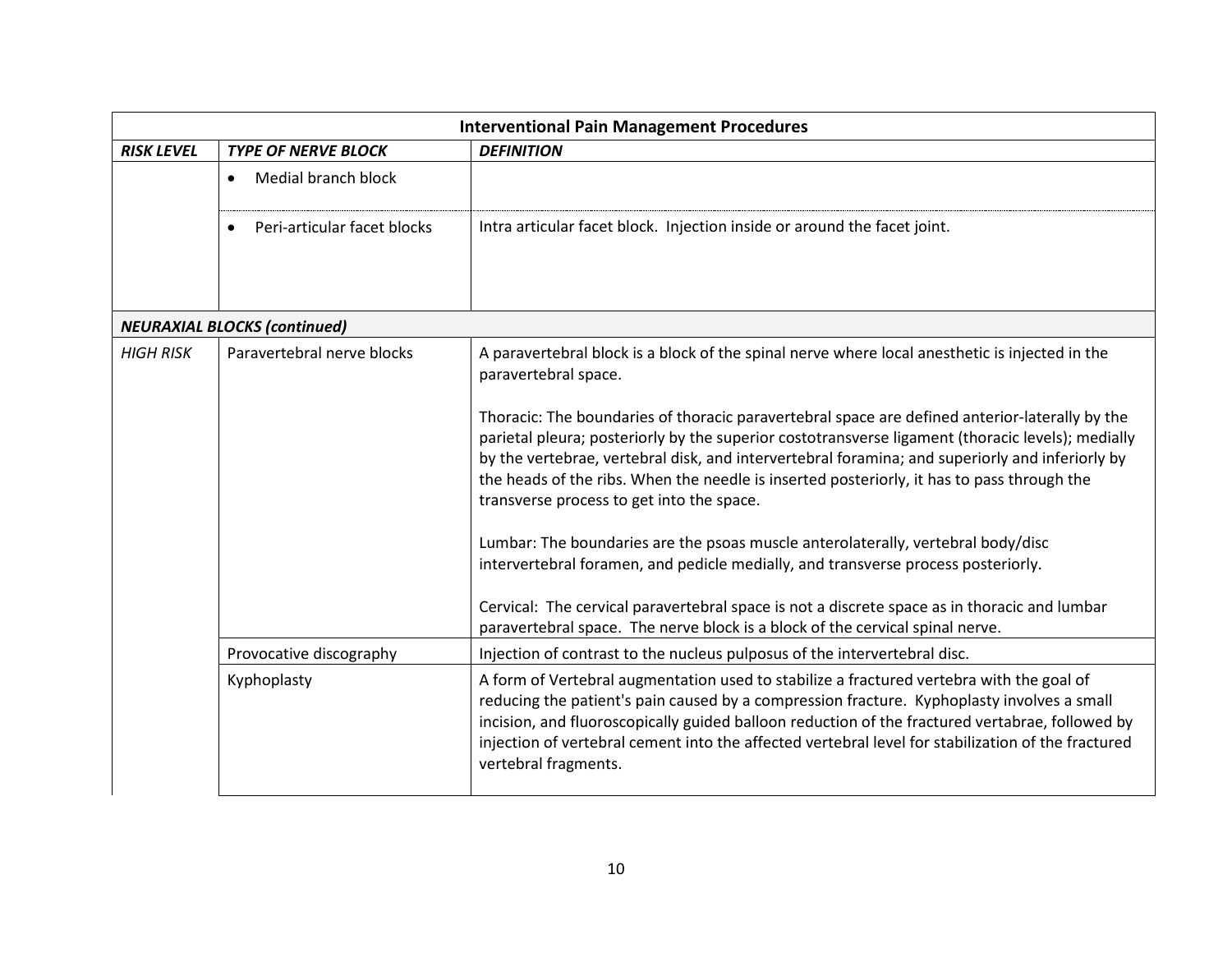| <b>Interventional Pain Management Procedures</b> |                                |                                                                                                                                                                                                                                                                                                                                                                            |  |
|--------------------------------------------------|--------------------------------|----------------------------------------------------------------------------------------------------------------------------------------------------------------------------------------------------------------------------------------------------------------------------------------------------------------------------------------------------------------------------|--|
| <b>RISK LEVEL</b>                                | <b>TYPE OF NERVE BLOCK</b>     | <b>DEFINITION</b>                                                                                                                                                                                                                                                                                                                                                          |  |
|                                                  | Biacuplasty                    | A disc denervation procedure which involves fluoroscopic electrode placement onto<br>intervertebral discs with the purpose of application of a radiofrequency current through the<br>disc. The goal is to achieve of ablation of the neurons that generate pain sensations. The<br>indication is for the reduction of chronic back pain caused by the intervertebral disc. |  |
|                                                  | <b>PERIPHERAL NERVE BLOCKS</b> |                                                                                                                                                                                                                                                                                                                                                                            |  |
| <b>HIGH RISK</b>                                 | Femoral                        | Peri-neural injection of the femoral nerve and the target is usually in the infra-inguinal<br>region.                                                                                                                                                                                                                                                                      |  |
|                                                  | Sciatic                        | Perineural injection of the sciatic nerve.                                                                                                                                                                                                                                                                                                                                 |  |
|                                                  | Popliteal                      | Perineural injection of the sciatic nerve at the popliteal fossa.                                                                                                                                                                                                                                                                                                          |  |
|                                                  | Intercostal                    | Perineural injection of the intercostal nerve, principally the lateral cutaneous branch.                                                                                                                                                                                                                                                                                   |  |
|                                                  | Pudendal                       | Perineural injection of the pudendal nerve (S2-4) at the ischial spine level or Alcock canal. It can<br>be achieved by transgluteal, transvaginal or transperineal approach.                                                                                                                                                                                               |  |
| <b>LOW RISK</b>                                  | Proximal Radial/Median/Ulnar   | Nerve block of the Proximal Radial/Median/Ulnar nerve.                                                                                                                                                                                                                                                                                                                     |  |
|                                                  | Suprascapular/transcapular     | Suprascapular nerve blocks at the notch or the suprascapular fossa.                                                                                                                                                                                                                                                                                                        |  |
|                                                  | Ilioinguinal/iliohypogastric   | A block of the Ilioinguinal nerve and/or illiohypogastric nerve in the abdominal wall                                                                                                                                                                                                                                                                                      |  |
|                                                  | Genitofemoral                  | A block of the Genitofemoral nerve.                                                                                                                                                                                                                                                                                                                                        |  |
| <b>PLEXUS BLOCKS</b>                             |                                |                                                                                                                                                                                                                                                                                                                                                                            |  |
| <b>HIGH RISK</b>                                 | Deep Cervical                  | A deep cervical plexus block is of the C2-C4 spinal nerves as they emerge from the foramina of<br>their respective vertebrae.                                                                                                                                                                                                                                              |  |